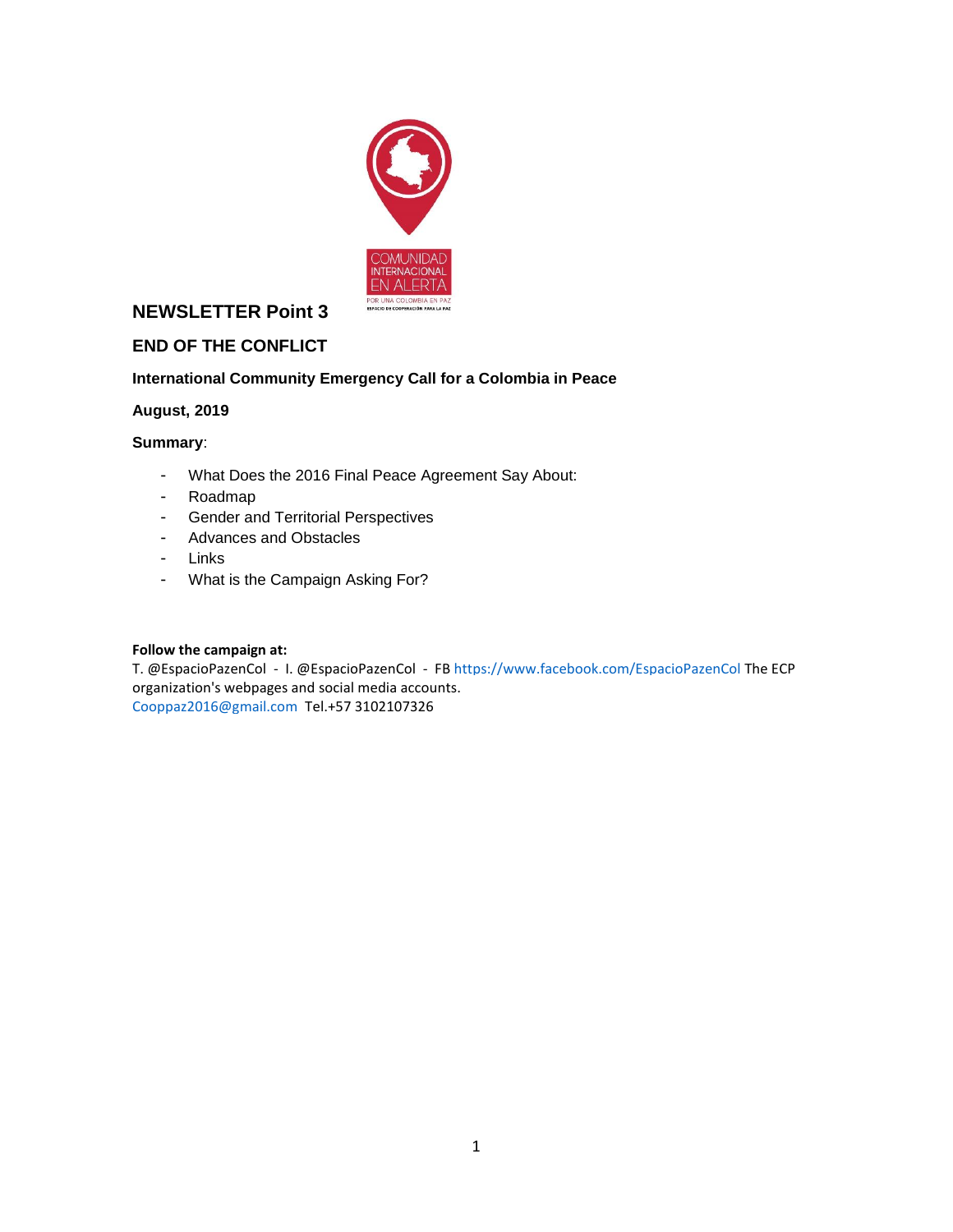# What Does the 2016 Final Peace Agreement Say About Point 3

La terminación definitiva de las hostilidades, el cese al fuego bilateral y definitivo y la dejación de las armas de las parc serán certificados por el Mecanismo de Monitoreo y Verificación, que está encabezado por Naciones Unidas y que también integran el **Gobierno Nacional y las FARC** 

**The definitive end to hostilities, definitive and bilateral ceasefire, and laying down of weapons by the FARC will be certified by the Monitoring and Verification Mechanism, led by the United Nations, with participation from the National Government and the FARC**

# **Roadmap: Towards a ceasefire and the FARC-EP laying down its weapons:**

| ZVTN               | ZONAS VEREDALES TRANSITORIAS<br>DE NORMALIZACIÓN<br><b>MECANISMO DE</b><br><b>MONITOREO Y VERIFICAIÓN</b><br>COMPONENTE INTERNACIONAL<br>DEL MECANISMO DE MONITOREO<br>Y VERIFICACIÓN<br><b>CESE AL FUEGO Y DE HOSTILIDADES</b> |
|--------------------|---------------------------------------------------------------------------------------------------------------------------------------------------------------------------------------------------------------------------------|
| <b>MM&amp;V</b>    |                                                                                                                                                                                                                                 |
| <b>CI-MM&amp;V</b> |                                                                                                                                                                                                                                 |
| <b>CFHBD Y DA</b>  | <b>BILATERAL Y DEFINITIVO Y DEJACIÓN</b><br><b>DE LAS ARMAS</b>                                                                                                                                                                 |

ZVTN – Transitory Rural Settlement Normalization Zones (Zonas Veredales Transitorias de Normalización)

MM&V – Monitoring and Verification Mechanism

CI-MM&V – International Component – Monitoring and Verification Mechanism

CFHBD y DA – Bilateral and Definitive Ceasefire and End to Hostilities and Laying Down of Weapons

**Source**: High Commissioner for Peace of the Colombian Government.

[http://www.altocomisionadoparalapaz.gov.co/herramientas/Documents/Nuevo\\_enterese\\_version\\_6\\_S](http://www.altocomisionadoparalapaz.gov.co/herramientas/Documents/Nuevo_enterese_version_6_Sep_final_web.pdf) [ep\\_final\\_web.pdf](http://www.altocomisionadoparalapaz.gov.co/herramientas/Documents/Nuevo_enterese_version_6_Sep_final_web.pdf)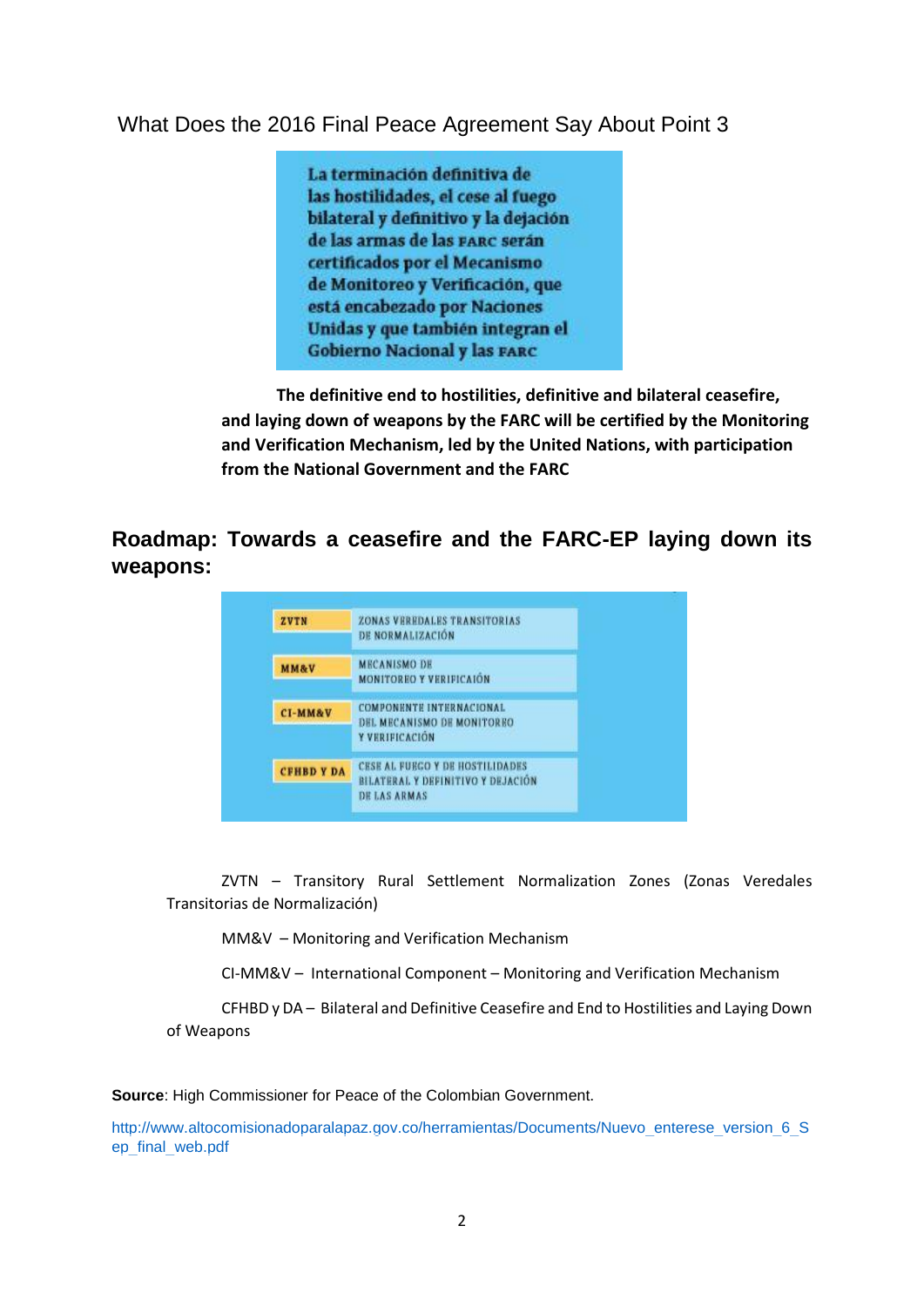## **The roadmap for a ceasefire and for the FARC-EP to lay down its weapons:**

- A bilateral and definitive ceasefire, cessation of hostilities, and laying down of weapons between the national government and the FARC-EP.
- Rules for the bilateral and definitive ceasefire and cessation of hostilities and laying down of weapons.
- Monitoring and Verification Mechanism: led by the United Nations, with participation from the National Government and FARC. ([https://www.youtube.com/watch?v=o1IY](https://www.youtube.com/watch?v=o1IY-ez9tOw)[ez9tOw\)](https://www.youtube.com/watch?v=o1IY-ez9tOw)
- Transitory Rural Settlement Normalization Zones (ZVTN)
	- $\circ$  In total there are are 22 Rural settlements and 6 Camp Points, the latter are smaller than the rural settlements and have only one camp.
	- $\circ$  This is equivalent to less than 0.1% of the over 30,000 rural settlements (*veredas*) in Colombia.
	- $\circ$  Its objective is to quarantee the ceasefire and laying down of weapons, initiating preparations for the reincorporation of the FARC-EP into civilian life, and their transition into legality.
	- $\circ$  The Government will implement measures to quarantee well-being, access to healthcare, sessions to register for identity cards, and activities to prepare for reincorporation over 180 days.
	- $\circ$  Training for FARC-EP members in productive areas and to increase education levels.
- Reincorporation of the FARC-EP into civilian life:
	- o Political reincorporation
		- Ensured minimum representation for the new political party or movement, for their own lists or in a coalition – five Senators and five members of the House of Representatives, during two electoral periods.
	- $\circ$  Social and economic reincorporation (National Reincorporation Council).
		- Accreditation, transition to legality.
		- Guarantees for sustainable economic reincorporation. Support for economic projects.
		- Comprehensive protection program, whether or not the individual is a members of the political party.
		- Reincorporation of minors.

According to the text of Final Agreement, the roadmap to stable and lasting peace includes reconciliation and peaceful coexistence where conflicts are resolved in political, legislative, and judicial arenas, not through the use of arms.

Accordingly, the Peace Agreement establishes measures in four major areas:

- I. Political measures:
	- o National political pact.
	- o National Commission on Security Guarantees for the dismantling of and fight against criminal organizations and criminal behaviors that are responsible for homicides and massacres, that attack human rights defenders, social or political movements, or that threaten or attack individuals who participate in the implementation of the agreements and peace-building, including criminal organizations that have been labeled as successors of the paramilitary structure and their support networks.
	- o Prevention of and fights against corruption.
- II. Protection measures.
	- o Comprehensive Security System to Participate in Politics.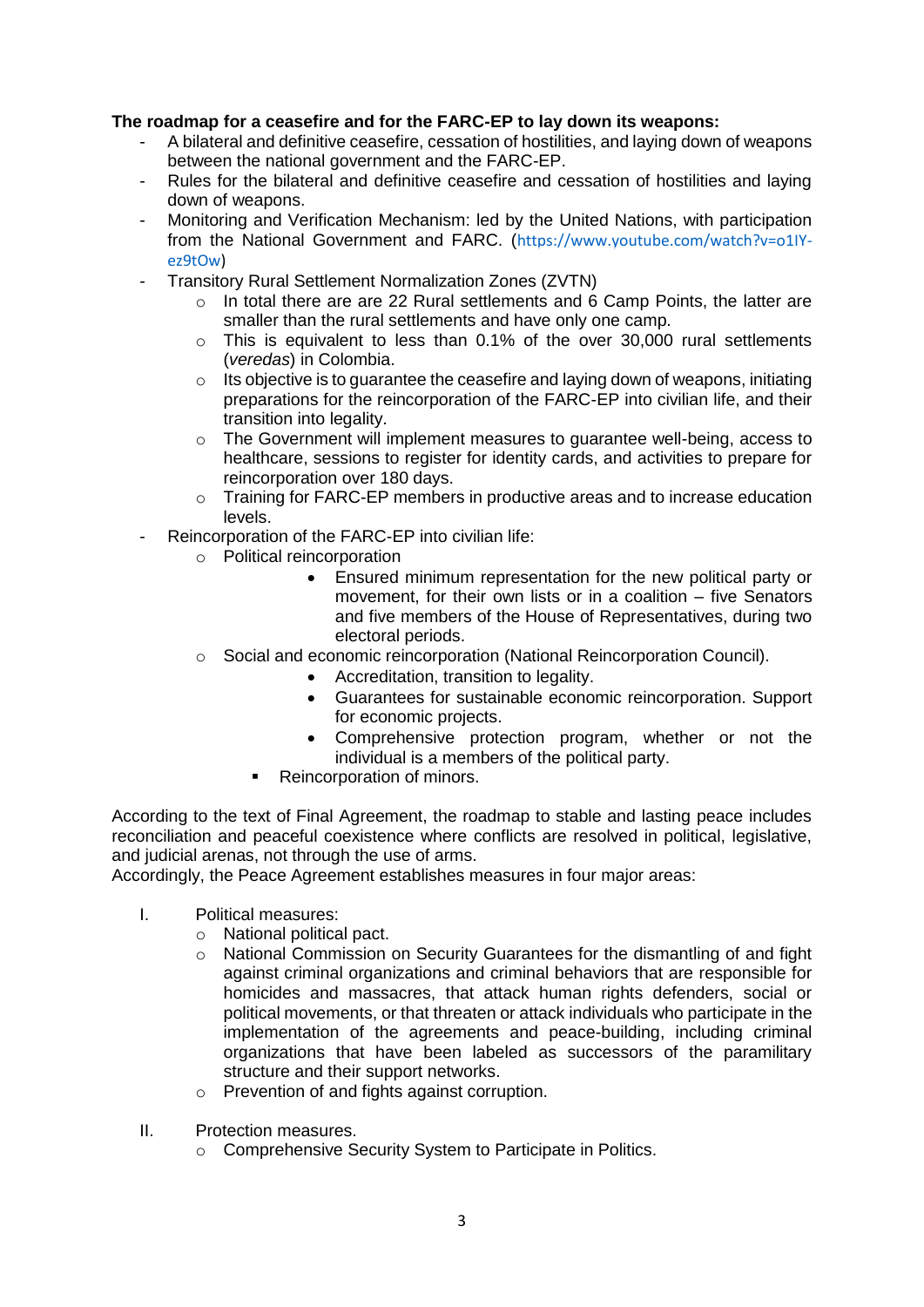- o Special mixed protection body of the National Protection Unit for excombatants
- III. Safety measures:
	- o Elite police force
	- o Comprehensive Security and Protection Program for Communities.
	- o National mechanism to supervise surveillance services.
	- $\circ$  Special Investigation Unit for the dismantling of and fight against criminal organizations and criminal behaviors that are responsible for homicides and massacres, that attack human rights defenders, social or political movements, or that threaten or attack individuals who participate in the implementation of the agreements and peace-building, including criminal organizations that have been labeled as successors of the paramilitary structure and their support networks.
- IV. Justice measures:
	- $\circ$  Unit to investigate and dismantle organized crime that threatens peacebuilding.
	- o Guarantees for the administration of justice.
	- o Policy for the prosecution of criminal organizations.

## **Gender approach**

In point 3, the Agreement states that "women's specific needs must be taken into account in the design and implementation of each of the measures indicated in this chapter."

This is in addition to women's effective participation in the National Commission for Security Guarantees.

## **Territorial Approach**

The ethnic chapter has two related measures, the special harmonization program for the reincorporation of ex-FARC members who belong to ethnic groups and the pedagogical and dissemination/ communications strategy on the principles of racial and ethnic nondiscrimination for women, young women, and girls who have abandoned the conflict.

A comprehensive security and protection program will be created for communities and organizations in the regions, which will include: a) community peace and social harmony promoters with alternative conflict resolution mechanisms; b) a protection protocol for rural regions affected by the conflict, where the communities will define the risks they face; c) support for human rights organizations who make denunciations in the rural regions.

# **Advances and obstacles**

The UN Secretary-General's report to the United Nations Security Council on the Verification Mission in Colombia, 27 March to 26 June, 2019 period, stated:

I deeply lament the continued environment of polarization in relation to some elements of the Agreement.

A firm commitment continues to be observed from the Government and FARC regarding the reincorporation process.

It is deeply concerning that, since the Peace Agreement's signing, the Mission has verified the death of 123 ex-combatants, in addition to 10 disappearances and 17 assassination attempts.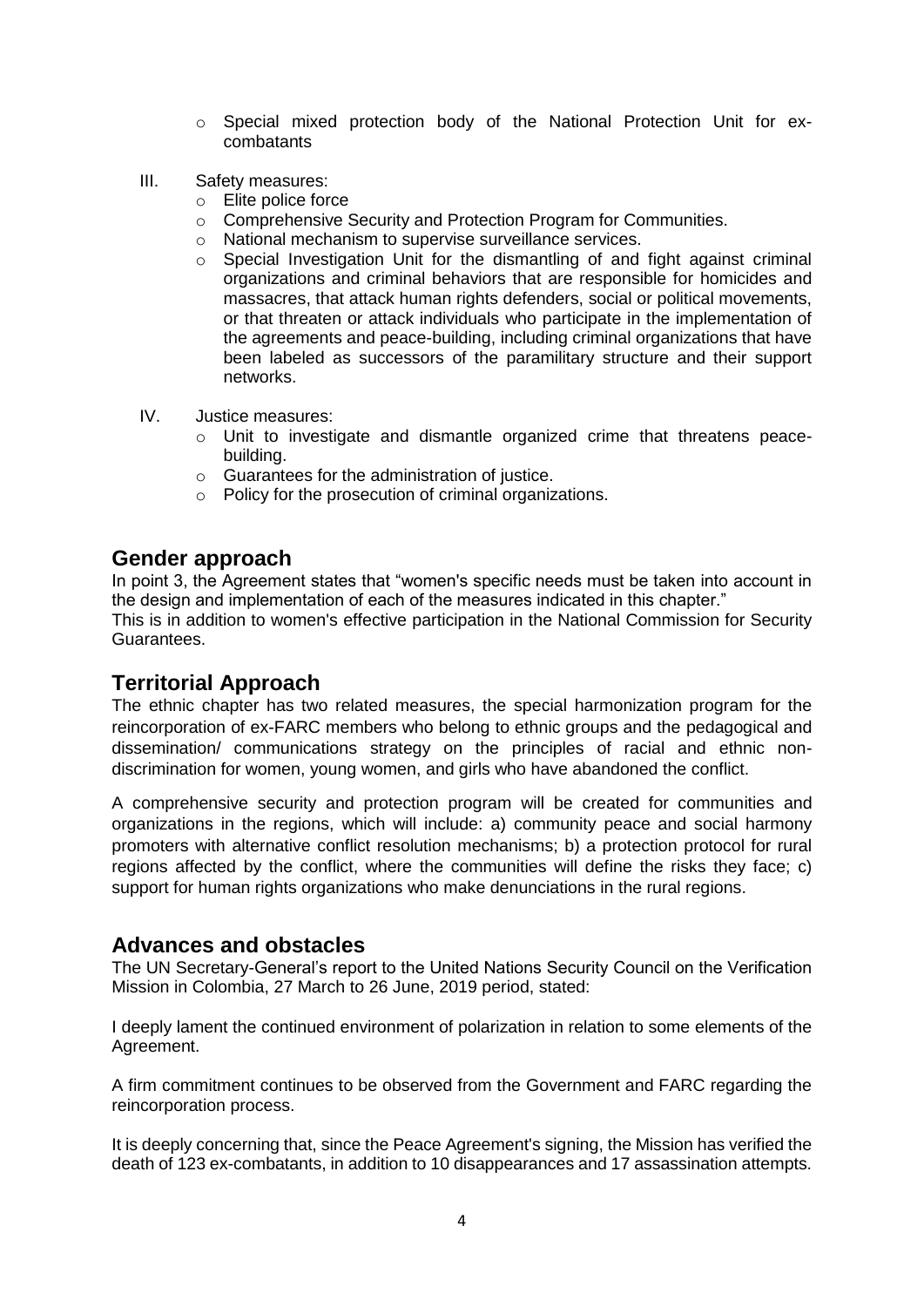Local communities expressed fear that an elimination of the ETCR (August 2019) could have negative consequences on their security and economic and social conditions.

According to the United Nations Office of the High Commission for Human Rights in Colombia, 230 murders have been verified since the signing of the Peace Agreement.

The Secretary-General recognizes the commitment expressed by President Duque regarding the protection of leaders and indicated that concrete results are urgently needed.

Source: Website of the UN Verification Mission in Colombia. [https://colombia.unmissions.org/nota](https://colombia.unmissions.org/nota-de-prensa-informe-del-secretario-general-de-las-naciones-unidas-sobre-la-misión-de-0)[de-prensa-informe-del-secretario-general-de-las-naciones-unidas-sobre-la-misi%C3%B3n-de-0](https://colombia.unmissions.org/nota-de-prensa-informe-del-secretario-general-de-las-naciones-unidas-sobre-la-misión-de-0)

**The Mission to Support the Peace Process in Colombia of the Organization of American States (MAPP/OAS**) in its Periodic Report before the Permanent Council of the hemispherewide organism (May 2019) emphasized:

The promulgation of the Bicentennial Plan and the Security and Defense Policy, which foresees a strong deployment of institutions in the regions.

That the violence of illegal armed groups against communities. leaders and social leaders continues to be the main threat facing the peace process.

The persistence of killings, threats, the use of landmines, displacement, confinement, forced recruitment, and sexual violence.

That the high rates of inequity and the weak state presence deepen these effects.

**Source:** Website of the Mission to Support the Peace Process in Colombia of the Organization of American States (MAPP/OAS)

[https://www.mapp-oea.org/mision-de-apoyo-al-proceso-de-paz-en-colombia-de-la-oea-destaca-avances-y](https://www.mapp-oea.org/mision-de-apoyo-al-proceso-de-paz-en-colombia-de-la-oea-destaca-avances-y-desafios-en-la-agenda-de-paz/)[desafios-en-la-agenda-de-paz/](https://www.mapp-oea.org/mision-de-apoyo-al-proceso-de-paz-en-colombia-de-la-oea-destaca-avances-y-desafios-en-la-agenda-de-paz/)

By means of the mandate established by the signatory parties of the Final Agreement to End the Conflict and Build a Stable and Lasting Peace between the Government of Colombia and the FARC-EP, the Kroc Institute, through its Technical Support for the verification component, is responsible for monitoring the Agreement's implementation process. Its 3 February 2019 report, *Estado efectivo de implementación del Acuerdo de Paz de Colombia 2 años de implementación. December 2016 December 2018*, states the following on point 3:

See the complete report at: [https://kroc.nd.edu/assets/321729/190523\\_informe\\_3\\_final\\_final.pdf](https://kroc.nd.edu/assets/321729/190523_informe_3_final_final.pdf)

#### Kroc Institute:

#### **On the protection program for minors from the FARC:**

The reincorporation program for minors "a Differential Path Towards Life" has faced several difficulties in relation to inter-institutional coordination between the entities responsible for its implementation (High Presidential Council for the Human Rights, ICBF, UARIV, and ARN). Even some organizations, such as the Coalition Against the Involvement of Boys, Girls, and Youth in the Armed Conflict in Colombia (COALICO -Coalición contra la vinculación de niños, niñas y jóvenes al conflicto armado en Colombia) state that a law or a decree is necessary to formalize the program's creation and for the allocation of resources. Although the program states that an ethnic approach will be incorporated, there is no evidence of these differential measures or the participation of representatives from ethnic communities in the design and implementation.

#### **Some Advances:**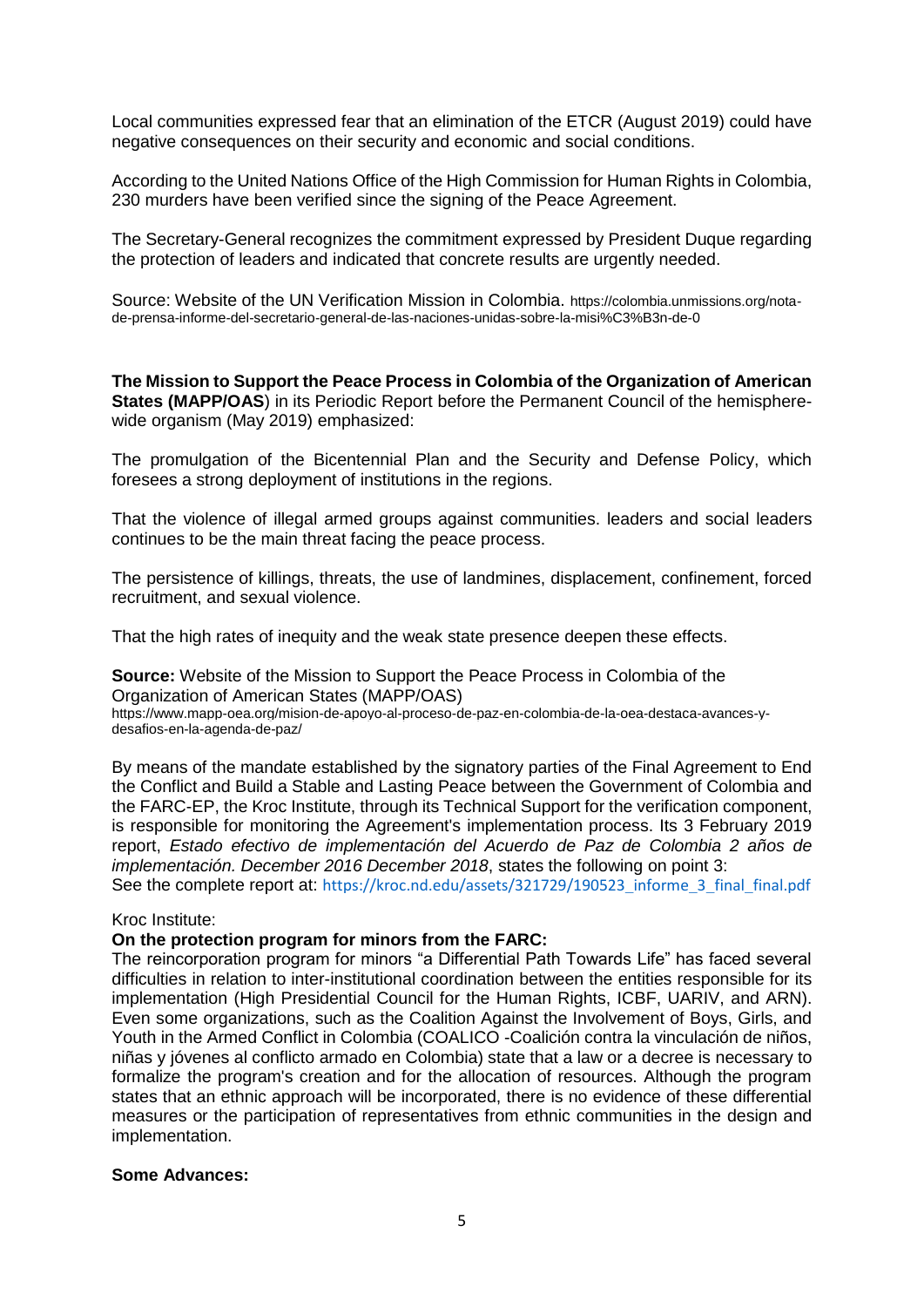The tripartite Monitoring and Verification Mechanism was effective in its work to maintain and monitor the ceasefire and laying down of arms protocol.

This mechanism is an international example, as this was the first tripartite mechanism of this nature, in a disarmament process of this magnitude.

The process to lay down arms: The UN Mission collected a total of 8,994 weapons, destroying the arms and explosives from 750 stockpiles, thus, achieving a good average in the weaponcombatant proportion.

#### **Some Challenges:**

Even though the CNR has significantly advanced, in the last months, in the approval of 21 collective productive projects involving the 8 million pesos of support funds per ex-combatant, as was stipulated in the Agreement, the vast majority are still pending payment so as to begin execution.

One of the main challenges is the new reincorporation landscape which includes, in addition to the ETCRs, new points and rural zones to group the ex-combatants, as well as urban focal points for the ex-combatant population. The geographic dispersion must be addressed with socio-economic options and legal and security guarantees, ensuring coordination between the different relevant authorities.

There are reports of the planting anti-personnel landmines in disputed areas and illicit use crops. In 2018, for the first time since 2006, there was a significant increase in the number of victims, with a high number of civilian victims, specifically ethnic populations.

#### **On the implementation of the gender approach in point 3: GPAZ**

GPAZ recognizes the strength of women ex-combatants, specifically the group responsible for gender within the FARC and the team of advisers who, accompanied by the international community, and in particular the Verification Mission, were fundamental in achieving advancements in the operational execution of gender measures included in the PA.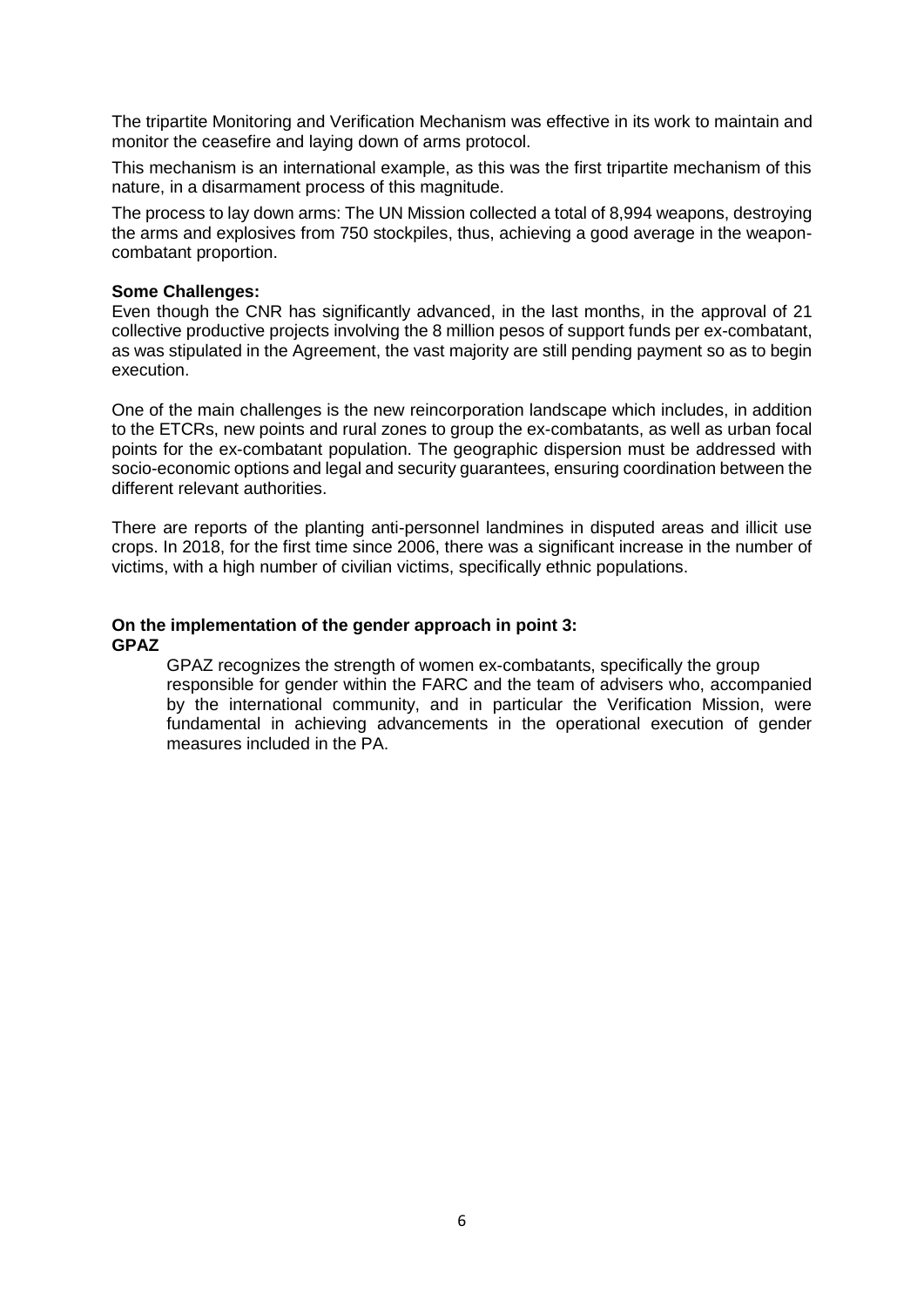#### **Resumen**

La observación de las medidas de género en el punto 3 del AP, sobre el fin del conflicto, que incluye 8 medidas de enfoque de género, 6 de participación y representación y 6 de violencias, para un total de 20 medidas, sigue la tendencia general del AP que muestra un mayor desarrollo normativo satisfactorio (85% en verde) frente al desarrollo operativo (20%). Aquellas medidas se ubican en el pilar sobre la Reincorporación de las FARC-EP a la Vida Civil y las Garantías sobre Seguridad y Lucha contra las Organizaciones y Conductas Criminales, responsables de homicidios y masacres que atenten contra personas o movimientos que participen en la implementación del AP y en la construcción de la paz, incluyendo las organizaciones criminales sucesoras del paramilitarismo y sus redes. En lo que respecta al desarrollo operativo, podrian tener mayores avances (30% en amarillo) y una proporicón importante de medidas no ha iniciado su implementación (50% en rojo), de manera particular en relación con las medidas de género de la Unidad Especial.

#### **3.4.3 What do things look like for women at the end of the conflict Summary**

The observation of gender measures in point 3 of the PA, on the end of the conflict, which includes 8 measures with a gender approach, 6 on participation and representation, and 6 on violence, for a total of 20 measures, follows the general trend of the PA. This has demonstrated a greater implementation of satisfactory regulatory steps (85% in green) in comparison to operational execution (20%). These measures are found in the pillar on the Reincorporation of the FARC-EP into Civilian Life and Security Guarantees for the dismantling of and fight against criminal organizations and criminal behaviors that are responsible for homicides and massacres, that attack human rights defenders, social or political movements, or that threaten or attack individuals who participate in the implementation of the agreements and peace-building, including criminal organizations that have been labeled as successors of the paramilitary structure and their support networks. Regarding operational execution, there could be greater advances (30% in yellow) and an important part of the measures have not begun implementation (50% in red), this is particularly true in relation to gender measures from the Special Unit.

**GPAZ**: The "Gender in Peace" working group is comprised of a wide variety of women and is dedicated to monitoring the implementation of the gender approach in peace-building. See their report "La paz avanza con las mujeres: Observaciones sobre la incorporación del enfoque de género en el Acuerdo de Paz". [https://www.dejusticia.org/gpaz-lanza-informe-sobre-implementacion-del-acuerdo-de-paz-en](https://www.dejusticia.org/gpaz-lanza-informe-sobre-implementacion-del-acuerdo-de-paz-en-clave-de-genero/)[clave-de-genero/](https://www.dejusticia.org/gpaz-lanza-informe-sobre-implementacion-del-acuerdo-de-paz-en-clave-de-genero/)

*Peace is more than the mere absence of armed conflict. It requires the promotion and implementation of a reconstruction model that ends injustice and inequity, and that promotes, as a result, social transformation and inclusion. For the Colombian women this means confronting gender violence and sexual violence, as well as social, economic, cultural, and political inequalities.*

Report by ABColombia: "Towards Transformative Change: Women and the Implementation of in the Colombian Peace Accord."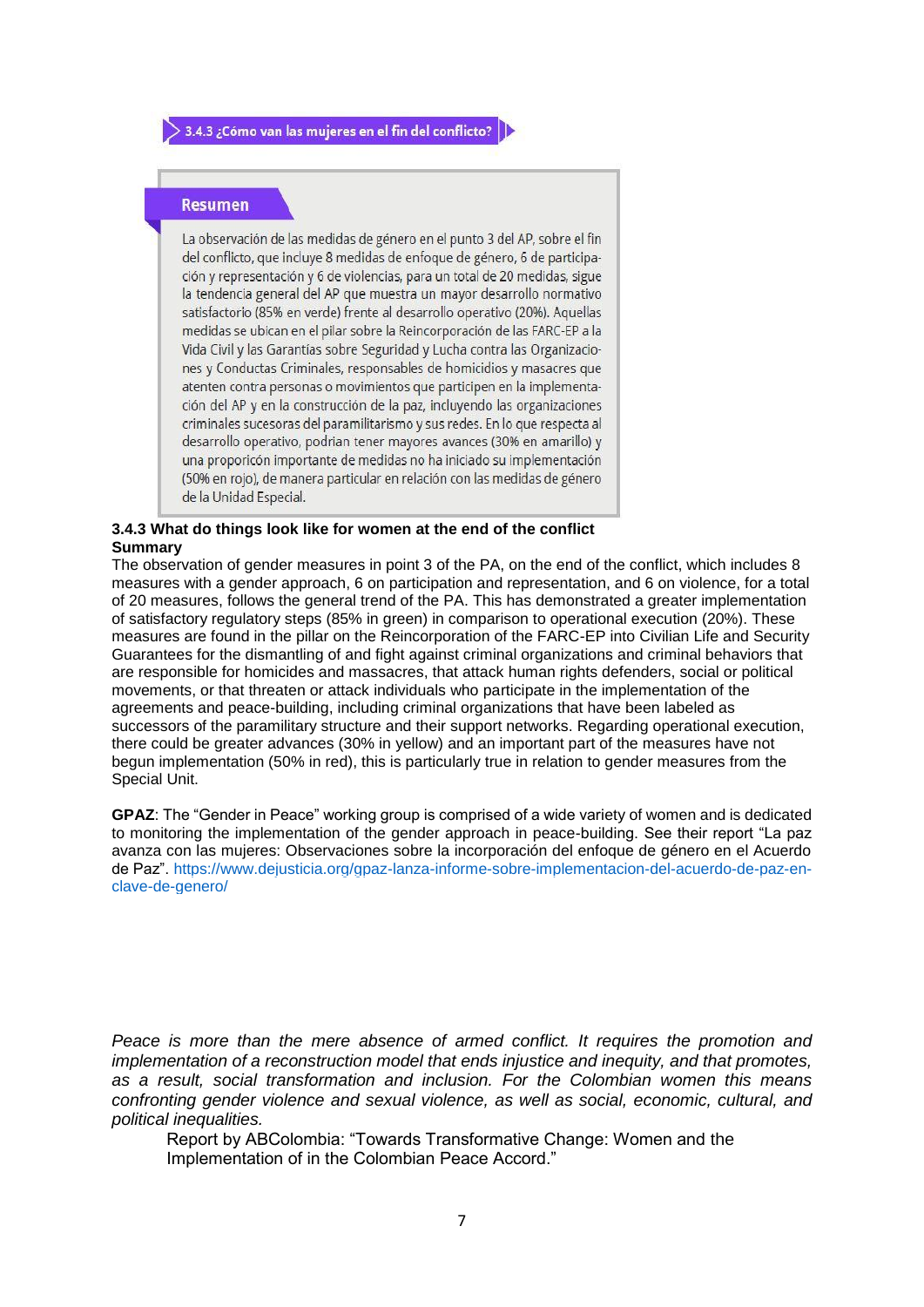[https://www.abcolombia.org.uk/towards-transformative-change-women-and-the](https://www.abcolombia.org.uk/towards-transformative-change-women-and-the-implementation-of-the-colombian-peace-accord/)[implementation-of-the-colombian-peace-accord/](https://www.abcolombia.org.uk/towards-transformative-change-women-and-the-implementation-of-the-colombian-peace-accord/)

## **On the implementation of the ethnic-territorial approach First Report on the Fulfillment of the Ethnic Chapter within the framework of the implementation of the Peace Agreement in Colombia (***Primer Informe de Cumplimiento del Capítulo Étnico en el marco de la implementación del Acuerdo de Paz en Colombia***) by the National Indigenous Organization of Colombia (ONIC)**

[https://www.onic.org.co/comunicados-onic/3073-primer-informe-de-cumplimiento-del-capitulo](https://www.onic.org.co/comunicados-onic/3073-primer-informe-de-cumplimiento-del-capitulo-etnico-en-el-marco-de-la-implementacion-del-acuerdo-de-paz-en-colombia)[etnico-en-el-marco-de-la-implementacion-del-acuerdo-de-paz-en-colombia](https://www.onic.org.co/comunicados-onic/3073-primer-informe-de-cumplimiento-del-capitulo-etnico-en-el-marco-de-la-implementacion-del-acuerdo-de-paz-en-colombia)

The actions and projects described in this report, which correspond to the institutional design for peace, are governmental in nature and related to legislative efforts. In practical terms, both the reincorporation of ex-combatants into civilian life by means of the Transitory Rural Zones for Normalización (ZVNT), and actions related to the formulation of sectoral policies to implement what was agreed upon, are sources of significant concern for the organizations that defend the Ethnic Chapter as an essential part of Colombia's ethnic-racial rights. In spite of the warnings manifested in the Ethnic Chapter, regarding safeguards, the impacts generated by implementation, within the complexity of the Colombian regions, have not been completely positive for the ethnic peoples; nor have they made it possible to overcome the conditions of structural vulnerability and the humanitarian crisis, necessary to make peace possible in the regions.

### **Links**

Cinep Human Rights Report 2018:

[https://www.cinep.org.co/publicaciones/wp-](https://www.cinep.org.co/publicaciones/wp-content/uploads/woocommerce_uploads/2019/05/2019509_Informe_ViolenciaCamuflada_2019_DDHH_Completo.pdf)

[content/uploads/woocommerce\\_uploads/2019/05/2019509\\_Informe\\_ViolenciaCamuflada\\_](https://www.cinep.org.co/publicaciones/wp-content/uploads/woocommerce_uploads/2019/05/2019509_Informe_ViolenciaCamuflada_2019_DDHH_Completo.pdf) [2019\\_DDHH\\_Completo.pdf](https://www.cinep.org.co/publicaciones/wp-content/uploads/woocommerce_uploads/2019/05/2019509_Informe_ViolenciaCamuflada_2019_DDHH_Completo.pdf)

Magazine Noche y Niebla:<https://www.nocheyniebla.org/>

ABColombia: "Towards Transformative Change: Women and the Implementation of in the Colombian Peace Accord." [https://www.abcolombia.org.uk/towards-transformative](https://www.abcolombia.org.uk/towards-transformative-change-women-and-the-implementation-of-the-colombian-peace-accord/)[change-women-and-the-implementation-of-the-colombian-peace-accord/](https://www.abcolombia.org.uk/towards-transformative-change-women-and-the-implementation-of-the-colombian-peace-accord/)

### **What is the Campaign #PorUnaColombiaEnPaz (ForAColombiaInPeace) Asking For?**

- Share information from the campaign on your social networks.
- Encourage your contacts to talk about the critical situation faced by those who defend the Colombian Peace Agreement.
- Follow the campaign to be well informed… because #ConUnaFirma NoBasta (ASignatureIsn'tEnough)
- Follow the campaign to be well informed… because #ConUnaFirma NoBasta (ASignatureIsn'tEnough)